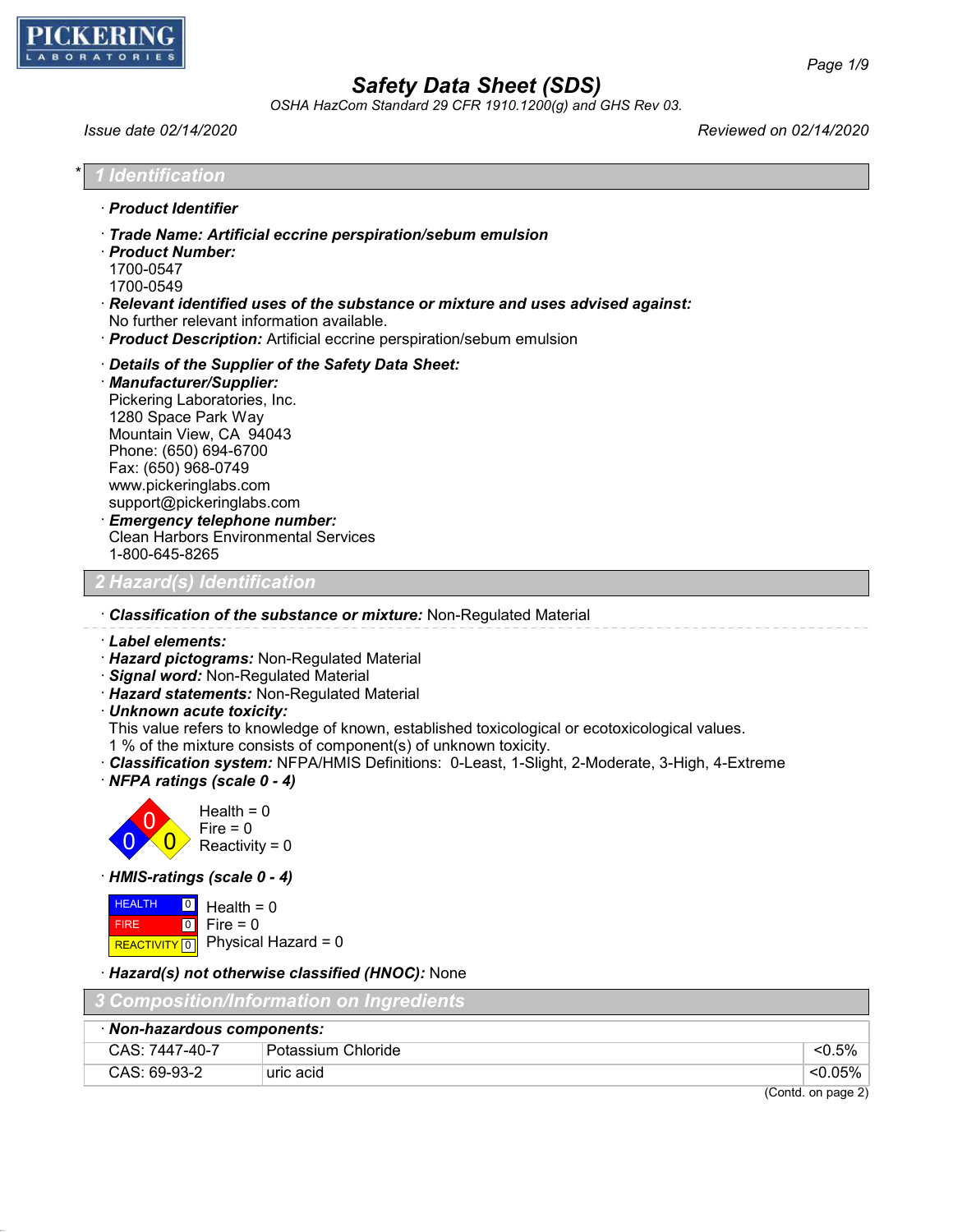

*OSHA HazCom Standard 29 CFR 1910.1200(g) and GHS Rev 03.*

*Issue date 02/14/2020 Reviewed on 02/14/2020*

## *Trade Name: Artificial eccrine perspiration/sebum emulsion*

| CAS: 8001-25-0<br>RTECS: RK 4300000 | Virgin Olive oil                                                             | $\leq 2.5\%$ |
|-------------------------------------|------------------------------------------------------------------------------|--------------|
| CAS: 8001-31-8<br>RTECS: GG6040000  | Fractionated Coconut Oil (Caprylic/Capric Triglycerides)                     | $1.0\%$      |
| CAS: 8002-74-2<br>RTECS: RV 0350000 | <b>Paraffin Waxes</b>                                                        | $1.0\%$      |
| $CAS: 57-10-3$<br>RTECS: RT 4550000 | Palmitic acid                                                                | $1.0\%$      |
| $CAS: 60-33-3$<br>RTECS: RF 9990000 | linoleic acid, pure                                                          | $< 0.5\%$    |
| CAS: 111-02-4<br>RTECS: XB6010000   | 2,6,10,15,19,23-hexamethyltetracosa-2,6,10,14,18,22-hexaene                  | $< 0.5\%$    |
| CAS: 57-88-5<br>RTECS: FZ 8400000   | Cholesterol                                                                  | $< 0.5\%$    |
| $CAS: 50-21-5$<br>RTECS: OD 2800000 | Lactic Acid<br>Acute Tox. 3, H331; 2 Eye Dam. 1, H318; 2 Skin Irrit. 2, H315 | $< 0.5\%$    |

· *Chemical characterization: Mixtures*

· *Description:* Mixture of substances listed below with non-hazardous additions.

| · Dangerous Components:  |                                                                                 |            |
|--------------------------|---------------------------------------------------------------------------------|------------|
| CAS: 112-80-1            | oleic acid, pure                                                                | $1.0\%$    |
|                          | RTECS: RG 2275000 (1) Skin Irrit. 2, H315; Eye Irrit. 2A, H319; STOT SE 3, H335 |            |
| CAS: 102-71-6            | Triethanolamine                                                                 | $1.0\%$    |
|                          | Skin Irrit. 2, H315; Eye Irrit. 2B, H320                                        |            |
| CAS: 57-11-4             | Stearic Acid, pure                                                              | $< 0.5\%$  |
| RTECS: WI 2800000        | Skin Irrit. 2, H315; STOT SE 3, H335; Eye Irrit. 2B, H320                       |            |
| CAS: 10043-52-4          | Calcium Chloride                                                                | $< 0.5\%$  |
| <b>RTECS: EV 9800000</b> | $\diamondsuit$ Eye Irrit. 2A, H319                                              |            |
| CAS: 7783-20-2           | Ammonium Sulfate                                                                | $< 0.05\%$ |
| <b>RTECS: BS 4500000</b> | Skin Irrit. 2, H315; Eye Irrit. 2A, H319; STOT SE 3, H335                       |            |
| CAS: 57-13-6             | Urea                                                                            | $< 0.5\%$  |
| RTECS: YR 6250000        |                                                                                 |            |

· *Additional information:*

The exact percentages of the ingredients of this mixture are considered to be proprietary and are withheld in accordance with the provisions of paragraph (i) of §1910.1200 of 29 CFR 1910.1200 Trade Secrets.

*4 First-Aid Measures*

· *Description of first aid measures*

· *General information:* No special measures required.

- · *After inhalation:* Not anticipated under normal use.
- · *After skin contact:* Immediately wash with water and soap and rinse thoroughly.
- · *After eye contact:*

Hold eyelids apart and flush eyes with plenty of water for at least 15 minutes. Get medical attention.

· *After swallowing:*

Give water freely and/or 1% acetic acid (or vinegar) followed by milk. Do not induce vomitting. Get medical assistance immediately.

· *Information for doctor*

· *Most important symptoms and effects, both acute and delayed:* No further relevant information available.

(Contd. on page 3)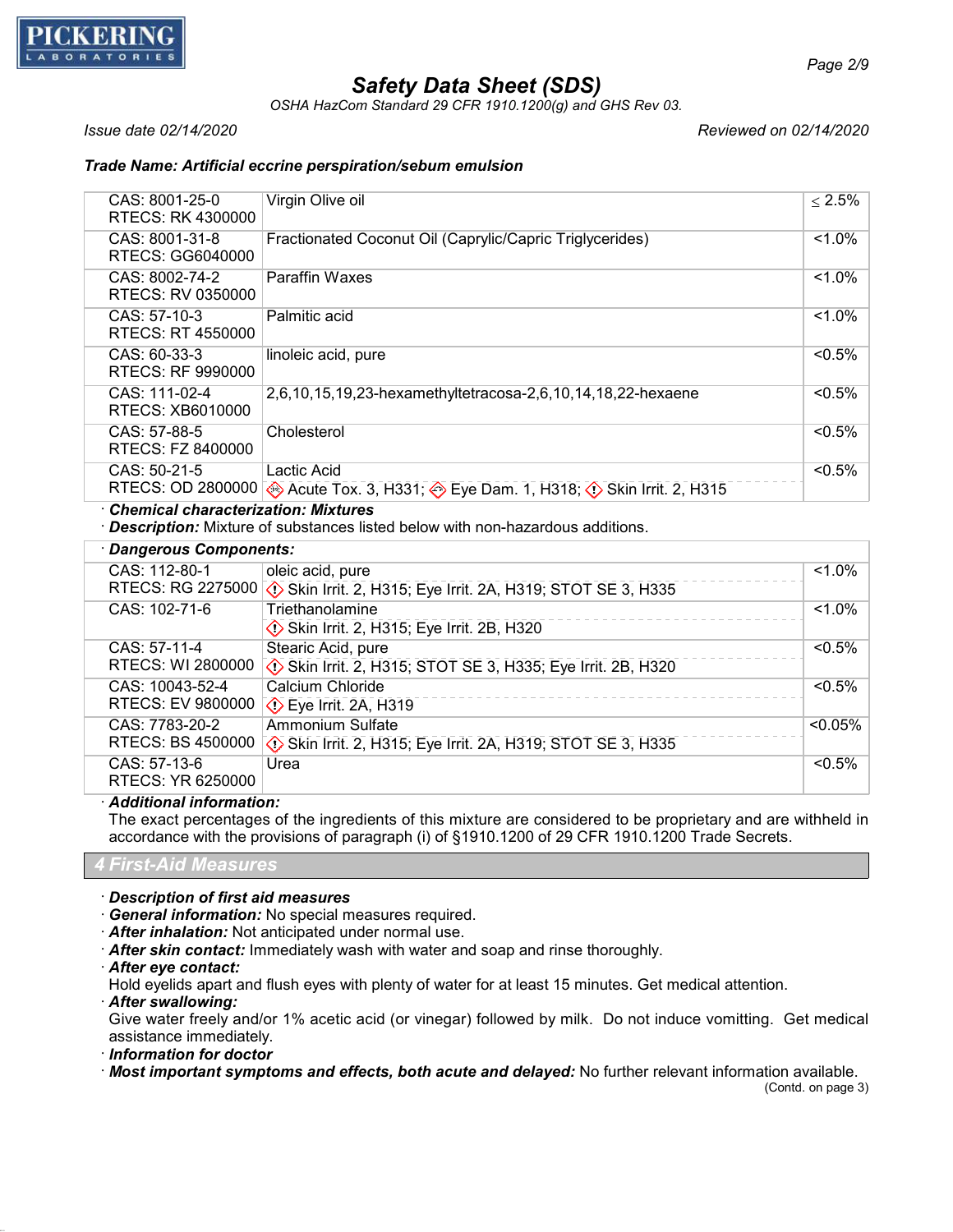

*OSHA HazCom Standard 29 CFR 1910.1200(g) and GHS Rev 03.*

*Issue date 02/14/2020 Reviewed on 02/14/2020*

### *Trade Name: Artificial eccrine perspiration/sebum emulsion*

## · *Indication of any immediate medical attention and special treatment needed:*

No further relevant information available.

## \* *5 Fire-Fighting Measures*

### · *Extinguishing media*

· *Suitable extinguishing agents:*

CO₂, extinguishing powder or water spray. Fight larger fires with water spray or alcohol resistant foam.

- · *For safety reasons unsuitable extinguishing agents:* No further relevant information.
- · *Special hazards arising from the substance or mixture:* No further relevant information available.
- · *Advice for firefighters*
- · *Special protective equipment for firefighters:*

As in any fire, wear self-contained breathing apparatus pressure-demand (NIOSH approved or equivalent) and full protective gear to prevent contact with skin and eyes.

### *6 Accidental Release Measures*

· *Personal precautions, protective equipment and emergency procedures:*

Wear protective equipment. Keep unprotected persons away.

· *Environmental precautions:* No special measures required.

- · *Methods and material for containment and cleaning up:*
- Ensure adequate ventilation.

· *PAC-1:*

Absorb with liquid-binding material (i.e. sand, diatomite, acid binders, universal binders, sawdust). Dispose of contaminated material as waste according to section 13.

· *Reference to other sections:*

See Section 7 for information on safe handling.

See Section 8 for information on personal protection equipment.

See Section 13 for disposal information.

· *Protective Action Criteria for Chemicals*

| PAC-I.       |                                                                      |                    |
|--------------|----------------------------------------------------------------------|--------------------|
|              | 112-80-1 oleic acid, pure                                            | 220 mg/m3          |
|              | 102-71-6 Triethanolamine                                             | $15 \text{ mg/m}$  |
|              | 57-10-3 Palmitic acid                                                | $0.19$ mg/m $3$    |
|              | 57-11-4 Stearic Acid, pure                                           | 14 mg/m $3$        |
|              | 111-02-4 2,6,10,15,19,23-hexamethyltetracosa-2,6,10,14,18,22-hexaene | 8.2 mg/m3          |
| 57-13-6 Urea |                                                                      | 30 mg/m3           |
|              | 10043-52-4 Calcium Chloride                                          | $12$ mg/m $3$      |
|              | 7783-20-2 Ammonium Sulfate                                           | $13$ mg/m $3$      |
|              | 7791-18-6 Magnesium Chloride                                         | 34 mg/m3           |
|              | 5329-14-6 Sulfamic acid                                              | $9.5$ mg/m $3$     |
| $·$ PAC-2:   |                                                                      |                    |
|              | 112-80-1 oleic acid, pure                                            | 2,400 mg/m3        |
|              | 102-71-6 Triethanolamine                                             | 240 mg/m3          |
|              | 57-10-3 Palmitic acid                                                | $2.1 \text{ mg/m}$ |
|              | 57-11-4 Stearic Acid, pure                                           | 150 mg/m3          |
|              | 111-02-4 2,6,10,15,19,23-hexamethyltetracosa-2,6,10,14,18,22-hexaene | 90 mg/m3           |
| 57-13-6 Urea |                                                                      | $280$ mg/m $3$     |

10043-52-4 Calcium Chloride 130 mg/m3 7783-20-2 Ammonium Sulfate 140 mg/m3

(Contd. on page 4)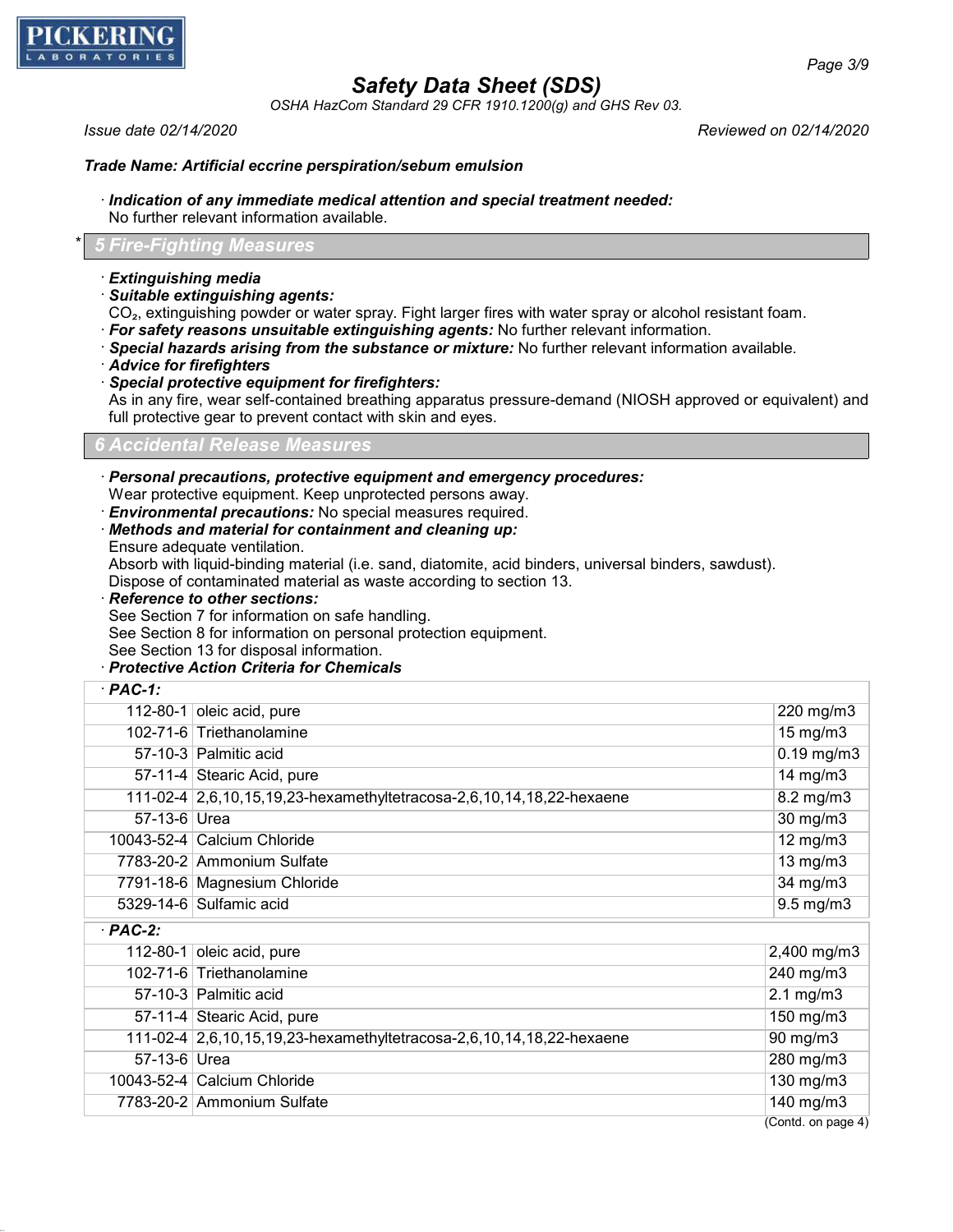

*OSHA HazCom Standard 29 CFR 1910.1200(g) and GHS Rev 03.*

*Issue date 02/14/2020 Reviewed on 02/14/2020*

## *Trade Name: Artificial eccrine perspiration/sebum emulsion*

|              | 7791-18-6 Magnesium Chloride                                         | 370 mg/m3           |
|--------------|----------------------------------------------------------------------|---------------------|
|              | 5329-14-6 Sulfamic acid                                              | 100 mg/m3           |
| $·$ PAC-3:   |                                                                      |                     |
|              | 112-80-1 oleic acid, pure                                            | 15,000 mg/m3        |
|              | 102-71-6 Triethanolamine                                             | 1,500 mg/m3         |
|              | 57-10-3 Palmitic acid                                                | $12 \text{ mg/m}$ 3 |
|              | 57-11-4 Stearic Acid, pure                                           | 910 mg/m3           |
|              | 111-02-4 2,6,10,15,19,23-hexamethyltetracosa-2,6,10,14,18,22-hexaene | 540 mg/m3           |
| 57-13-6 Urea |                                                                      | 1,700 mg/m3         |
|              | 10043-52-4 Calcium Chloride                                          | 790 mg/m3           |
|              | 7783-20-2 Ammonium Sulfate                                           | $840$ mg/m3         |
|              | 7791-18-6 Magnesium Chloride                                         | 1,600 mg/m3         |
|              | 5329-14-6 Sulfamic acid                                              | 630 mg/m3           |
|              |                                                                      |                     |

### *7 Handling and Storage*

### · *Handling*

· *Precautions for safe handling:*

Avoid contact with skin, eyes and clothing

Avoid breathing fumes.

Use personal protection equipment as outlined in section 8.

· *Information about protection against explosions and fires:* No special measures required.

## · *Conditions for safe storage, including any incompatibilities*

- · *Storage*
- · *Requirements to be met by storerooms and receptacles:* Store refrigerated
- · *Information about storage in one common storage facility:* See Section 10 (Incompatible materials)
- · *Further information about storage conditions:*
- Keep receptacle tightly sealed.

Shelf Life = 1 Year

· *Specific end use(s):* No further relevant information available.

*8 Exposure Controls/Personal Protection*

· *Additional information about design of technical systems:* No further data; see section 7.

- · *Control parameters:*
- · *Components with occupational exposure limits:*

The product does not contain any relevant quantities of materials with critical values that have to be monitored at the workplace.

· *Additional information:* The lists that were valid during the creation of this SDS were used as basis.

## · *Exposure controls:*

- · *Personal protective equipment*
- · *General protective and hygienic measures:*

Use adequate exhaust ventilation to prevent inhalation of product vapors.

Do not eat or drink while handling product.

Immediately remove all soiled and contaminated clothing.

The usual precautionary measures for handling chemicals should be followed.

· *Breathing equipment:*

Respiratory protection is not required unless handling of the material produces nuisance airborne concentrations.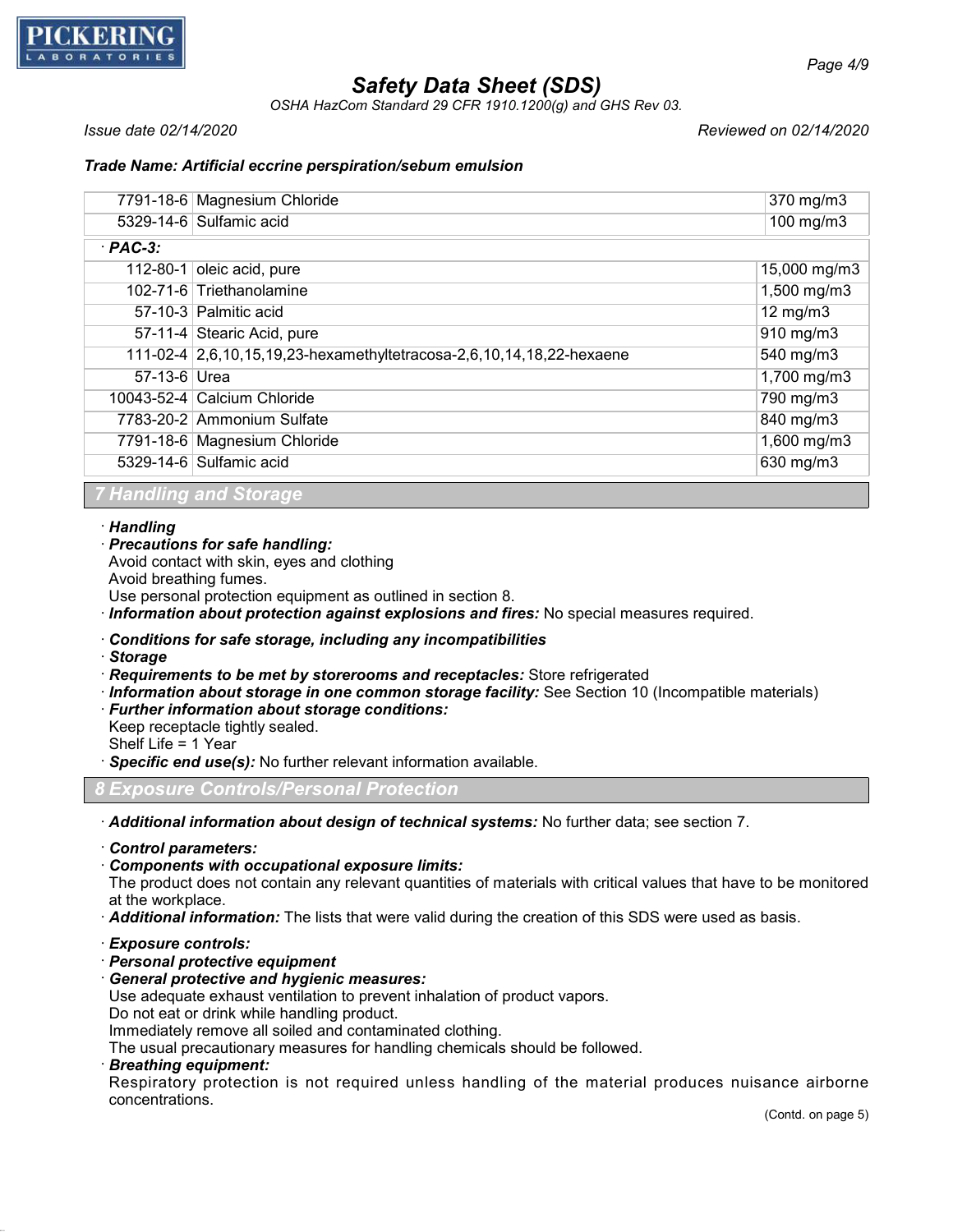

*OSHA HazCom Standard 29 CFR 1910.1200(g) and GHS Rev 03.*

*Issue date 02/14/2020 Reviewed on 02/14/2020*

## *Trade Name: Artificial eccrine perspiration/sebum emulsion*

## · *Protection of hands:*



Protective gloves

- · *Material of gloves:* Latex or vinyl
- · *Penetration time of glove material:*
- The exact break-through time has to be determined and observed by the manufacturer of the protective gloves.
- · *Eye protection:*



Tightly sealed goggles

· *Body protection:* Lab coat

## *9 Physical and Chemical Properties*

| Information on basic physical and chemical properties |                                               |
|-------------------------------------------------------|-----------------------------------------------|
| $\cdot$ General Information                           |                                               |
| · Appearance:                                         |                                               |
| Form:<br>Color:                                       | Liquid<br>Clear                               |
| · Odor:                                               | <b>Odorless</b>                               |
| Odor threshold:                                       | Not determined.                               |
| · <i>pH-value:</i>                                    | Not applicable.                               |
| Change in condition                                   |                                               |
| <b>Melting point/Melting range:</b>                   | Not determined.                               |
| <b>Boiling point/Boiling range:</b>                   | Not determined.                               |
| · Flash point:                                        | None                                          |
| · Flammability (solid, gaseous):                      | Not applicable.                               |
| · Ignition temperature:                               | Not applicable                                |
| · Decomposition temperature:                          | Not determined.                               |
| · Auto igniting:                                      | Product is not self-igniting.                 |
| Danger of explosion:                                  | Product does not present an explosion hazard. |
| · Explosion limits:                                   |                                               |
| Lower:                                                | Not determined.                               |
| Upper:                                                | Not determined.                               |
| · Vapor pressure:                                     | Not determined.                               |
| · Density:                                            |                                               |
| <b>Relative density:</b>                              | Not determined.                               |
| Vapor density:                                        | Not determined.                               |
| <b>Evaporation rate:</b>                              | Not determined.                               |
| · Solubility in / Miscibility with:<br>Water:         | Aqueous solution                              |
|                                                       |                                               |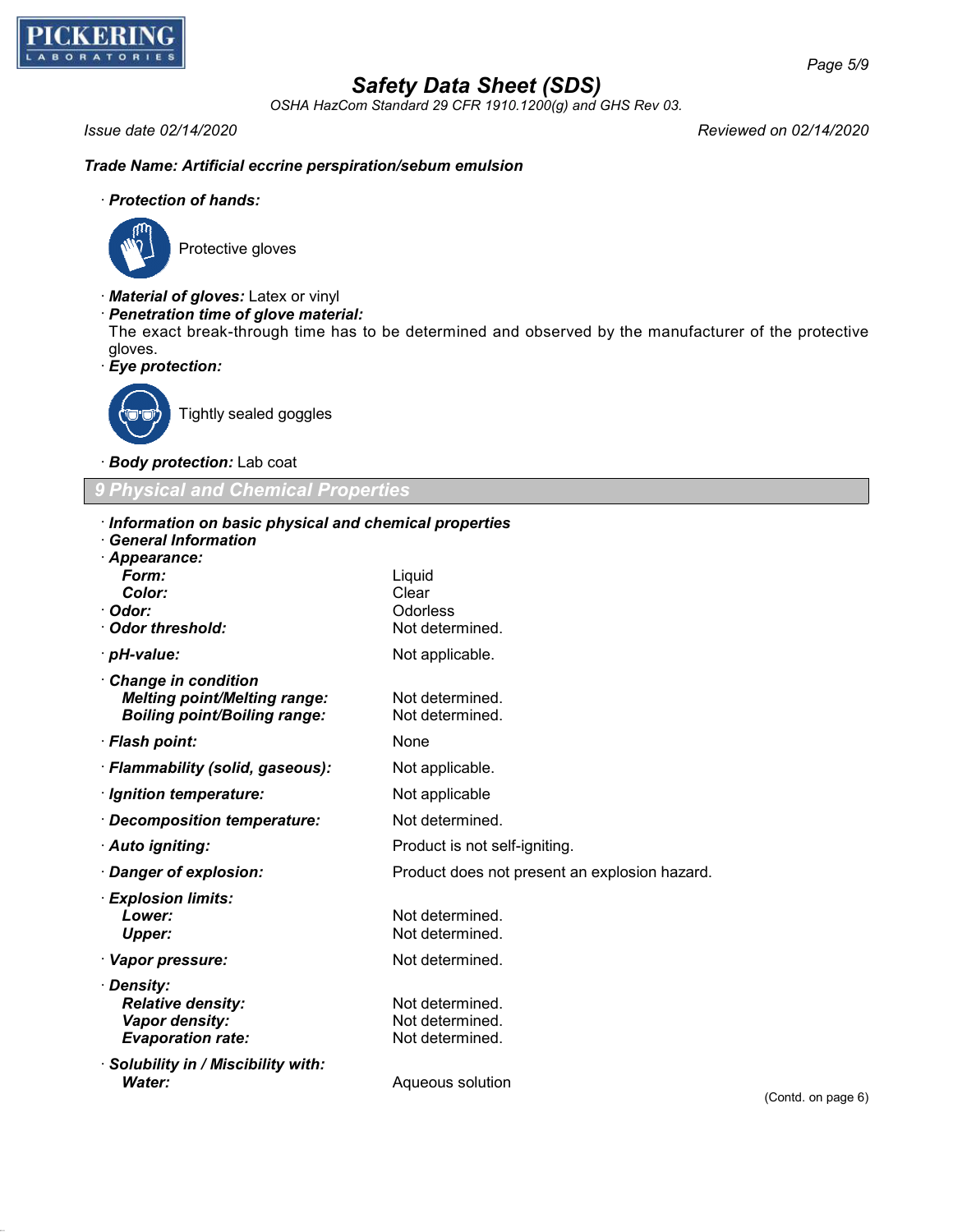

*OSHA HazCom Standard 29 CFR 1910.1200(g) and GHS Rev 03.*

*Issue date 02/14/2020 Reviewed on 02/14/2020*

## *Trade Name: Artificial eccrine perspiration/sebum emulsion*

· *Partition coefficient (n-octanol/water):* Not determined.

| · Viscosity:             |                                            |
|--------------------------|--------------------------------------------|
| Dynamic:                 | Not determined.                            |
| <b>Kinematic:</b>        | Not determined.                            |
| · Solvent content:       |                                            |
| <b>Organic solvents:</b> | $0.8 \%$                                   |
| <b>VOC content:</b>      | 0.8%                                       |
| Solids content:          | $2.3\%$                                    |
| Other information:       | No further relevant information available. |

*10 Stability and Reactivity*

· *Reactivity:* No further relevant information available.

- · *Chemical stability:* Stable under normal conditions.
- · *Thermal decomposition / conditions to be avoided:* No decomposition if used according to specifications.
- · *Possibility of hazardous reactions:* No dangerous reactions known.
- · *Conditions to avoid:* No further relevant information available.
- · *Incompatible materials:* No further relevant information available.
- · *Hazardous decomposition products:* No dangerous decomposition products known.

## *11 Toxicological Information*

- · *Information on toxicological effects:*
- · *Acute toxicity:*
- · *LD/LC50 values that are relevant for classification:* No data available.
- · *Primary irritant effect:*
- · *On the skin:* No irritating effect.
- · *On the eye:* No irritating effect.
- · *Additional toxicological information:*

The product is not subject to classification according to internally approved calculation methods for preparations.

When used and handled according to specifications, the product does not have any harmful effects according to our experience and the information provided to us.

### · *Carcinogenic categories:*

| · IARC (International Agency for Research on Cancer):  |
|--------------------------------------------------------|
| 102-71-6 Triethanolamine<br>3                          |
| 57-88-5 Cholesterol<br>3                               |
| · NTP (National Toxicology Program):                   |
| None of the ingredients are listed.                    |
| OSHA-Ca (Occupational Safety & Health Administration): |
| None of the ingredients are listed.                    |
| <b>12 Ecological Information</b>                       |

· *Toxicity:*

- · *Aquatic toxicity:* No further relevant information available.
- · *Persistence and degradability:* No further relevant information available.
- · *Behavior in environmental systems:*
- · *Bioaccumulative potential:* No further relevant information available.
- · *Mobility in soil:* No further relevant information available.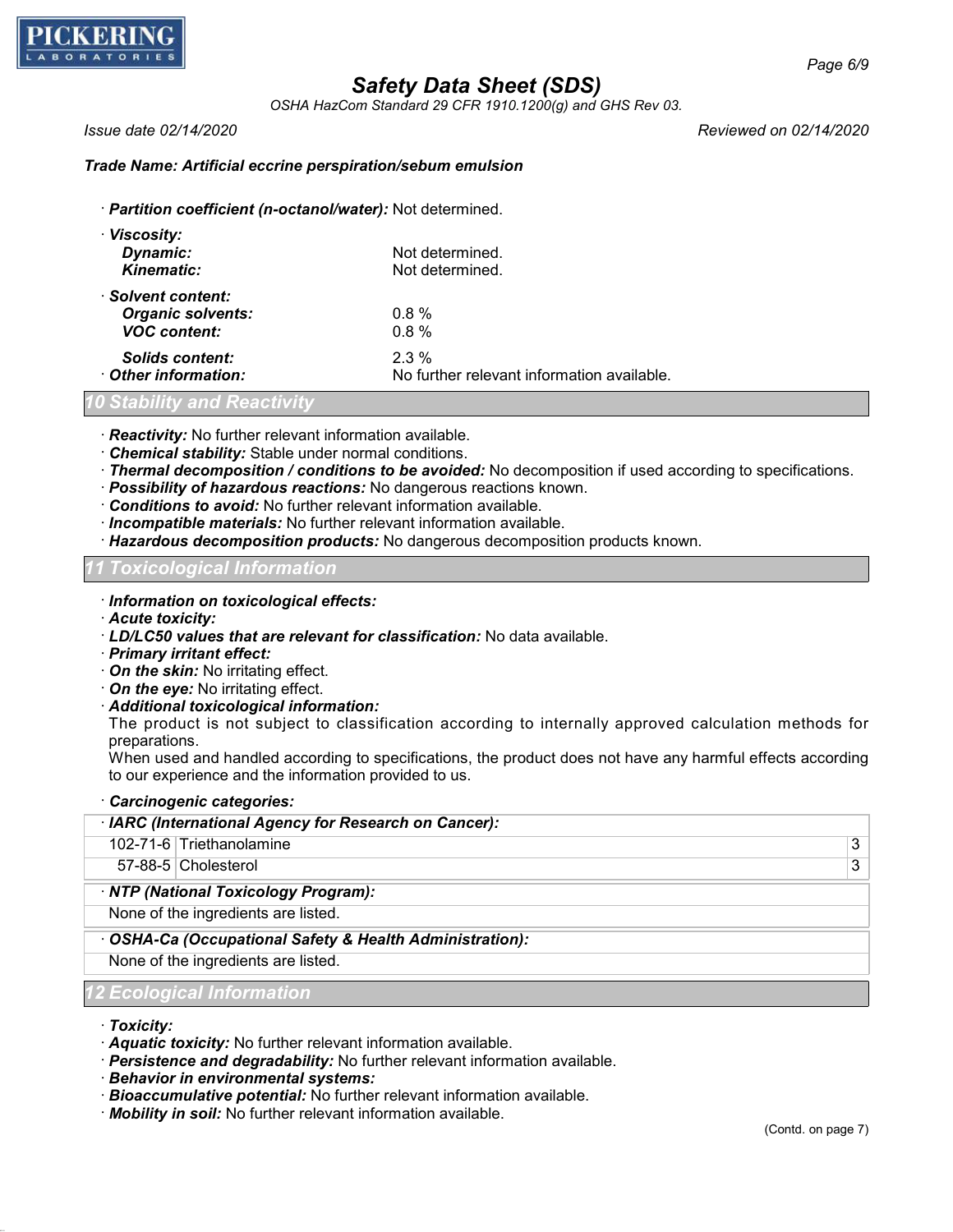

*OSHA HazCom Standard 29 CFR 1910.1200(g) and GHS Rev 03.*

*Issue date 02/14/2020 Reviewed on 02/14/2020*

### *Trade Name: Artificial eccrine perspiration/sebum emulsion*

- · *Additional ecological information:*
- · *General notes:* Generally not hazardous for water.
- · *Results of PBT and vPvB assessment:*
- · *PBT:* Not applicable.
- · *vPvB:* Not applicable.
- · *Other adverse effects:* No further relevant information available.

## *13 Disposal Considerations*

### · *Waste treatment methods*

· *Recommendation:*

This product may be mixed with a combustible solvent and burned in a chemical incinerator equipped with an after burner and scruber. This product can also be sent to an EPA approved waste disposal facility. Smaller quantities can be disposed of with household waste.

Observe all federal, state and local environmental regulations when disposing of this material.

· *Uncleaned packaging*

· *Recommendation:* Disposal must be made according to official regulations.

| <b>14 Transport Information</b>              |                        |
|----------------------------------------------|------------------------|
| · UN-Number:                                 |                        |
| · DOT, ADR/ADN, ADN, IMDG, IATA              | Non-Regulated Material |
| $\cdot$ UN proper shipping name:             |                        |
| · DOT, ADR/ADN, ADN, IMDG, IATA              | Non-Regulated Material |
| · Transport hazard class(es):                |                        |
| · DOT, ADR/ADN, ADN, IMDG, IATA              |                        |
| · Class:                                     | Non-Regulated Material |
| · Packing group:                             |                        |
| · DOT, ADR/ADN, IMDG, IATA                   | Non-Regulated Material |
| · Environmental hazards:                     | Not applicable.        |
| · Special precautions for user:              | Not applicable.        |
| · Transport in bulk according to Annex II of |                        |
| <b>MARPOL73/78 and the IBC Code:</b>         | Not applicable.        |
| · UN "Model Regulation":                     | Non-Regulated Material |

## *15 Regulatory Information*

· *Safety, health and environmental regulations/legislation specific for the substance or mixture:* · *SARA (Superfund Amendments and Reauthorization):*

|                                     | · Section 355 (extremely hazardous substances):                    |  |
|-------------------------------------|--------------------------------------------------------------------|--|
| None of the ingredients are listed. |                                                                    |  |
|                                     | Section 313 (Specific toxic chemical listings):                    |  |
|                                     | 7783-20-2 Ammonium Sulfate                                         |  |
|                                     | · TSCA (Toxic Substances Control Act):                             |  |
|                                     | 8001-25-0 Virgin Olive oil                                         |  |
|                                     | 112-80-1 oleic acid, pure                                          |  |
|                                     | 102-71-6 Triethanolamine                                           |  |
|                                     | 8001-31-8 Fractionated Coconut Oil (Caprylic/Capric Triglycerides) |  |
|                                     | 57-10-3 Palmitic acid                                              |  |
|                                     | 8002-74-2 Paraffin Waxes                                           |  |
|                                     |                                                                    |  |

(Contd. on page 8)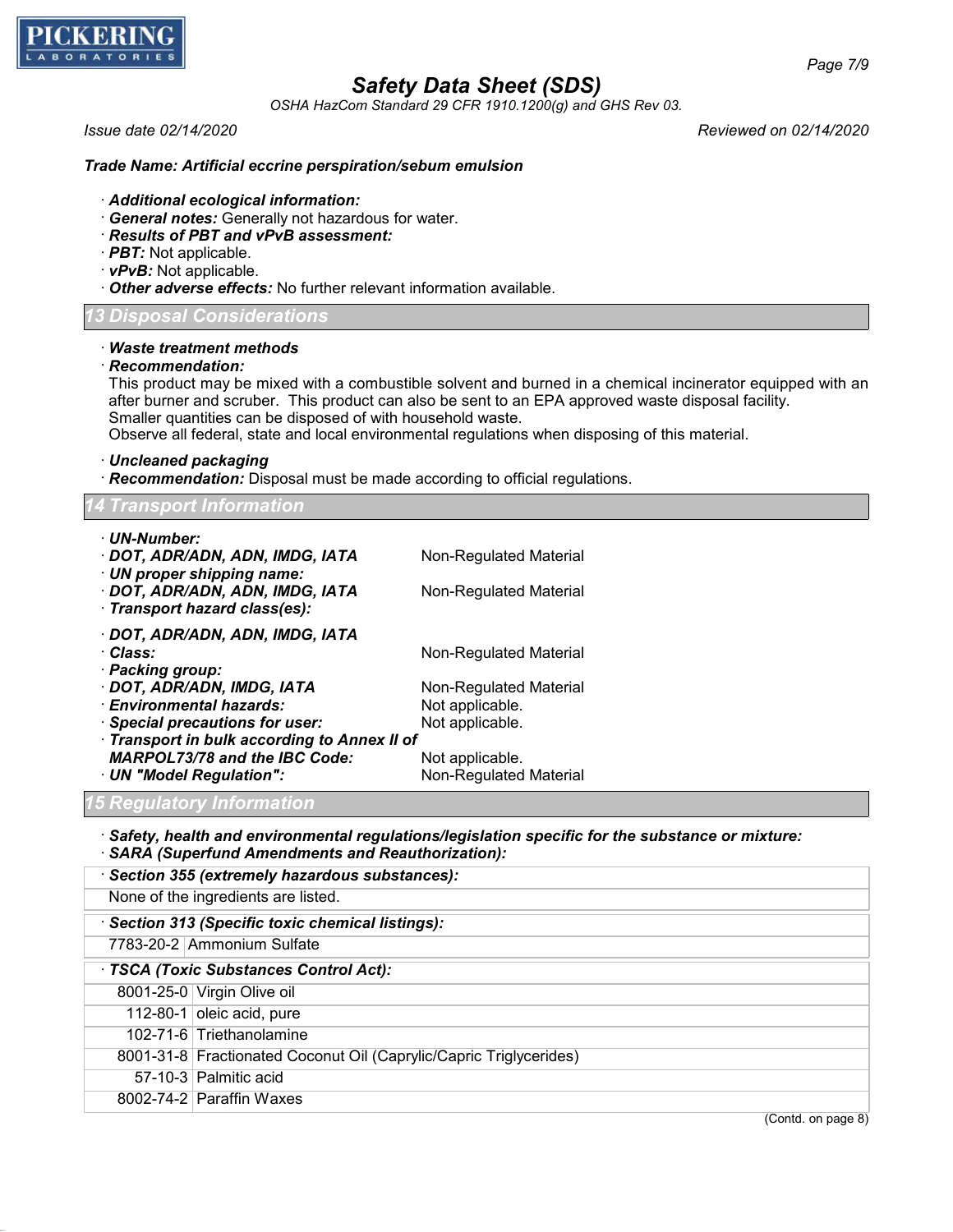

*OSHA HazCom Standard 29 CFR 1910.1200(g) and GHS Rev 03.*

*Issue date 02/14/2020 Reviewed on 02/14/2020*

## *Trade Name: Artificial eccrine perspiration/sebum emulsion*

|              | 57-11-4 Stearic Acid, pure                                           |
|--------------|----------------------------------------------------------------------|
|              | 60-33-3 linoleic acid, pure                                          |
|              | 111-02-4 2,6,10,15,19,23-hexamethyltetracosa-2,6,10,14,18,22-hexaene |
|              | 57-88-5 Cholesterol                                                  |
| 57-13-6 Urea |                                                                      |
|              | 7647-14-5 Sodium Chloride                                            |
|              | 7447-40-7 Potassium Chloride                                         |
|              | 50-21-5 Lactic Acid                                                  |
|              | 10043-52-4 Calcium Chloride                                          |
|              | 7783-20-2 Ammonium Sulfate                                           |
|              | 77-92-9 Citric Acid                                                  |
|              | 69-93-2 uric acid                                                    |
|              | 5329-14-6 Sulfamic acid                                              |
|              | California Proposition 65:                                           |
|              | Chemicals known to cause cancer:                                     |
|              | None of the ingredients are listed.                                  |
|              | Chemicals known to cause reproductive toxicity for females:          |
|              | None of the ingredients are listed.                                  |
|              | Chemicals known to cause reproductive toxicity for males:            |
|              | None of the ingredients are listed.                                  |
|              | Chemicals known to cause developmental toxicity:                     |
|              | None of the ingredients are listed.                                  |
|              | · New Jersey Right-to-Know List:                                     |
|              | 102-71-6 Triethanolamine                                             |
|              | 8002-74-2 Paraffin Waxes                                             |
|              | 5329-14-6 Sulfamic acid                                              |
|              | · New Jersey Special Hazardous Substance List:                       |
|              | 5329-14-6 Sulfamic acid<br>$\overline{CO}$                           |
|              | · Pennsylvania Right-to-Know List:                                   |
|              | 112-80-1 oleic acid, pure                                            |
|              | 102-71-6 Triethanolamine                                             |
|              | 8002-74-2 Paraffin Waxes                                             |
|              | 7783-20-2 Ammonium Sulfate                                           |
|              | · Pennsylvania Special Hazardous Substance List:                     |
|              | 7783-20-2 Ammonium Sulfate<br>E                                      |
|              | Carcinogenic categories:                                             |
|              | · EPA (Environmental Protection Agency):                             |
| 57-13-6 Urea | $\overline{\mathsf{I}}$                                              |
|              | · TLV (Threshold Limit Value established by ACGIH):                  |
|              | None of the ingredients are listed.                                  |
|              | · NIOSH-Ca (National Institute for Occupational Safety and Health):  |
|              | None of the ingredients are listed.                                  |

(Contd. on page 9)